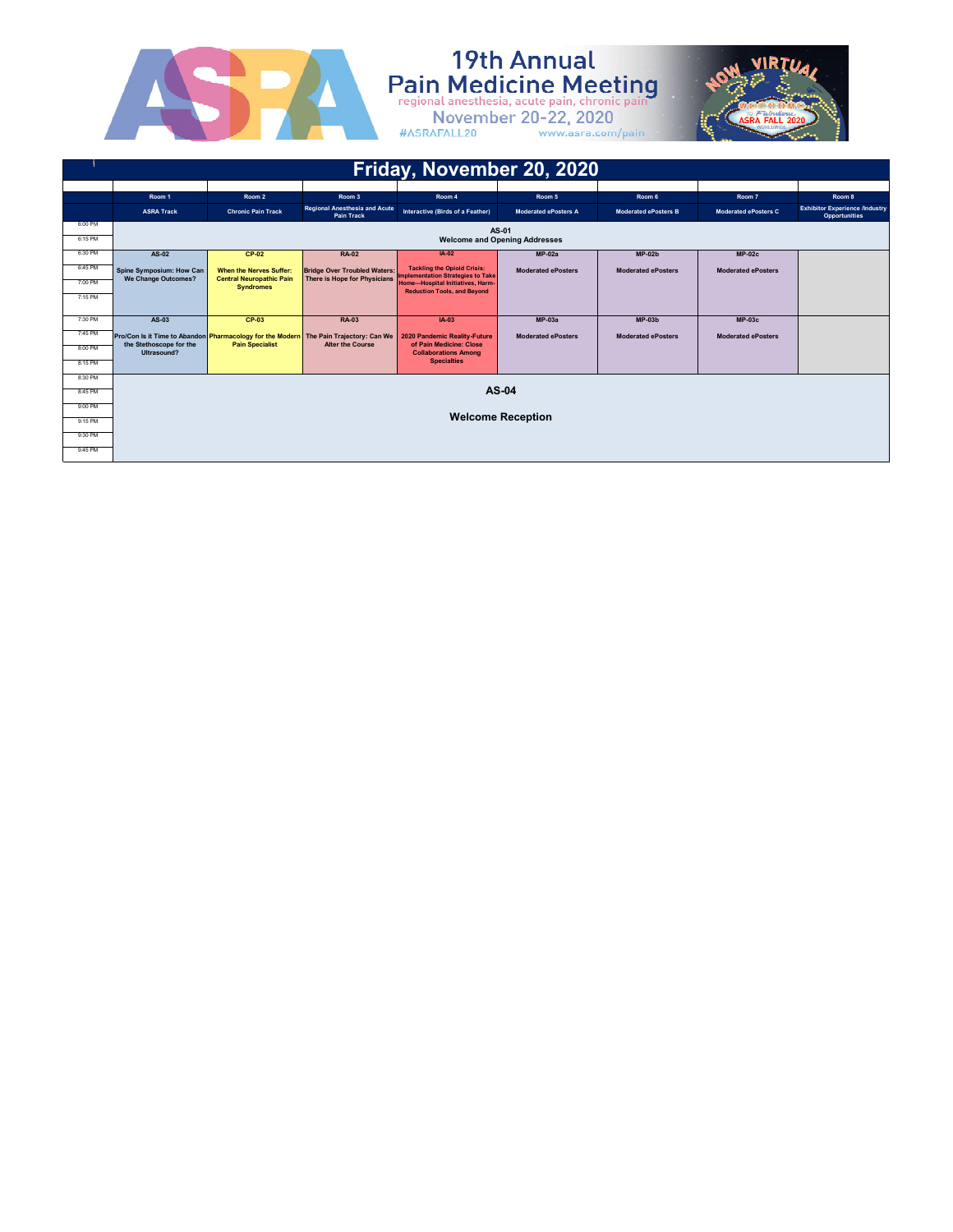

# **19th Annual**<br>Pain Medicine Meeting<br>regional anesthesia, acute pain, chronic pain<br>November 20-22, 2020<br>#ASRAFALL20 www.asra.com/pain



|                                              |                                                                 |                                                                       |                                                                      | Saturday, November 21, 2020                                                                            |                             |                           |                             |                                                        |
|----------------------------------------------|-----------------------------------------------------------------|-----------------------------------------------------------------------|----------------------------------------------------------------------|--------------------------------------------------------------------------------------------------------|-----------------------------|---------------------------|-----------------------------|--------------------------------------------------------|
|                                              |                                                                 |                                                                       |                                                                      |                                                                                                        |                             |                           |                             |                                                        |
|                                              | Room 1                                                          | Room 2                                                                | Room 3                                                               | Room 4                                                                                                 | Room 5                      | Room 6                    | Room 7                      | Room 8                                                 |
|                                              | <b>ASRA Track</b>                                               | <b>Chronic Pain Track</b>                                             | Regional Anesthesia and Acute<br>Pain Track                          | Interactive (Birds of a Feather)                                                                       | <b>Moderated ePosters A</b> | Moderated ePosters C      | <b>Moderated ePosters B</b> | <b>Exhibitor Experience /Industry</b><br>Opportunities |
| 11:00 AM<br>11:15 AM<br>11:30 AM<br>11:45 AM |                                                                 | AS-05                                                                 |                                                                      | $IA-05$<br><b>New Member Meet and Greet</b>                                                            |                             |                           |                             | 45 Minute Non-CME<br><b>Promotional Session</b>        |
| 12:00 PM                                     | AS-06                                                           | <b>CP-06</b>                                                          | <b>RA-06</b>                                                         | <b>IA-06</b>                                                                                           | $MP-06a$                    | $MP-06b$                  | <b>MP-06c</b>               |                                                        |
| 12:15 PM                                     | <b>Updates in Cancer Pain</b>                                   | <b>The Updated Opioid Use</b>                                         | <b>Should ASRA Become the</b>                                        | <b>Advanced Fascial Plane Blocks:</b>                                                                  | <b>Moderated ePosters</b>   | <b>Moderated ePosters</b> | <b>Moderated ePosters</b>   |                                                        |
| 12:30 PM                                     | Management                                                      | <b>Reality</b>                                                        | <b>Perioperative Medicine</b><br><b>Leaders and Drivers of ERAS?</b> | <b>Interactive Demonstration</b>                                                                       |                             |                           |                             |                                                        |
| 12:45 PM                                     |                                                                 |                                                                       |                                                                      |                                                                                                        |                             |                           |                             |                                                        |
| $1:00$ PM                                    |                                                                 |                                                                       |                                                                      | <b>Break</b>                                                                                           |                             |                           |                             | 8 Minute Recorded<br>Opportunity                       |
| 1:15 PM                                      | AS-07                                                           | <b>CP-07</b>                                                          | <b>RA-07</b>                                                         | $IA-07$                                                                                                | $MP-07a$                    | <b>MP-07b</b>             | <b>MP-07c</b>               |                                                        |
| 1:30 PM                                      | <b>Detectives in Pain Medicine:</b>                             | An Alternative View in Chronic                                        | <b>Time Out! For Safety</b>                                          | <b>Working Smarter, Not Harder</b>                                                                     | <b>Moderated ePosters</b>   | <b>Moderated ePosters</b> | <b>Moderated ePosters</b>   |                                                        |
| 1:45 PM                                      | Causes, Treatments, and<br><b>Prognosis of Chronic Pain</b>     | <b>Pain Treatments: Diet,</b><br><b>Exercise, Complementary</b>       |                                                                      | <b>Interactive Session</b>                                                                             |                             |                           |                             |                                                        |
| 2:00PM                                       | Syndromes                                                       | <b>Medicine, and Beyond</b>                                           |                                                                      |                                                                                                        |                             |                           |                             |                                                        |
| $2.15$ PM                                    |                                                                 |                                                                       |                                                                      |                                                                                                        |                             |                           |                             |                                                        |
| 2:30 PM                                      |                                                                 |                                                                       |                                                                      |                                                                                                        |                             |                           |                             |                                                        |
| 2:45 PM                                      |                                                                 |                                                                       |                                                                      | AS-08                                                                                                  |                             |                           |                             |                                                        |
| 3:00 PM                                      |                                                                 |                                                                       |                                                                      |                                                                                                        |                             |                           |                             | <b>Dedicated Exhibit Hours</b>                         |
| 3:15 PM                                      |                                                                 |                                                                       |                                                                      |                                                                                                        |                             |                           |                             |                                                        |
| 3:30 PM                                      | AS-09                                                           | $CP-09$                                                               | <b>RA-09</b>                                                         | IA-09                                                                                                  | $MP-09a$                    | $MP-09b$                  | <b>MP-09c</b>               |                                                        |
| 3:45 PM                                      | In Each Other's Shoes: A                                        | <b>Regenerative Medicine:</b>                                         | <b>Enhanced Recovery:</b>                                            | <b>Managing Your Practice</b>                                                                          | <b>Moderated ePosters</b>   | <b>Moderated ePosters</b> | <b>Moderated ePosters</b>   |                                                        |
| 4:00 PM                                      | <b>Multidisciplinary Perspective</b><br>on a Common Pain Topic: | <b>Recycling and Repurposing</b>                                      | <b>Protocols for Success</b>                                         |                                                                                                        |                             |                           |                             |                                                        |
| 4:15 PM                                      | <b>Major Joint Pain</b>                                         |                                                                       |                                                                      |                                                                                                        |                             |                           |                             |                                                        |
| 4:30 PM                                      |                                                                 |                                                                       |                                                                      | <b>Break</b>                                                                                           |                             |                           |                             | 8 Minute Recorded<br>Opportunity                       |
| 4:45 PM                                      | <b>AS-10</b>                                                    | $CP-10$                                                               | <b>RA-10</b>                                                         | $IA-10$                                                                                                | $MP-10a$                    | $MP-10h$                  | $MP-10c$                    |                                                        |
| 5:00 PM<br>5:15 PM                           | <b>Bonica Lecture</b>                                           | <b>Residents and Fellows</b>                                          | <b>Moving the Acute Pain Service</b>                                 | <b>Implantable Devices and Their</b>                                                                   | <b>Moderated ePosters</b>   | <b>Moderated ePosters</b> | <b>Moderated ePosters</b>   |                                                        |
| 5:30 PM                                      |                                                                 | <b>Special Session</b>                                                | into the Future                                                      | <b>Science: MRI Compatibility,</b><br>Interference, and Long-Term                                      |                             |                           |                             |                                                        |
| 5:45 PM                                      |                                                                 |                                                                       |                                                                      | <b>Efficacy</b>                                                                                        |                             |                           |                             |                                                        |
| 6:00 PM                                      |                                                                 |                                                                       |                                                                      |                                                                                                        |                             |                           |                             |                                                        |
| 6:15 PM                                      |                                                                 |                                                                       |                                                                      | $IA-11$                                                                                                |                             |                           |                             | <b>45 Minute Non-CME</b>                               |
| 6:30 PM                                      |                                                                 | AS-11                                                                 |                                                                      | <b>Resident/Fellow Meet and Greet</b>                                                                  |                             |                           |                             | <b>Promotional Session</b>                             |
| 6:45 PM                                      |                                                                 |                                                                       |                                                                      |                                                                                                        |                             |                           |                             |                                                        |
| 7:00 PM<br>7:15 PM                           | <b>AS-12</b>                                                    | CP-12                                                                 | <b>RA-12</b>                                                         | $IA-12$                                                                                                | $MP-12a$                    | $MP-12h$                  | $MP-12c$                    |                                                        |
| 7:30 PM                                      | Back Pain in 2020: Updates in<br>the Treatment of Spinal        | <b>Challenges in Caring for</b><br><b>Patients With Chronic Pain:</b> | <b>ASRA/ESRA Panel: Regional</b><br><b>Anesthesia and Outcomes:</b>  | Those Are My Mistakes; How Will<br>You Avoid Them? Risk Mitigation<br>and Complications Management for | <b>Moderated ePosters</b>   | <b>Moderated ePosters</b> | <b>Moderated ePosters</b>   |                                                        |
| 7:45 PM                                      | <b>Stenosis and Beyond</b>                                      | <b>Expression, Impression, and</b><br>Compassion                      | What Can We Learn from Big<br>Data                                   | the Interventional Pain Practitioner                                                                   |                             |                           |                             |                                                        |
|                                              |                                                                 |                                                                       |                                                                      |                                                                                                        |                             |                           |                             |                                                        |
| 8:00 PM                                      |                                                                 |                                                                       |                                                                      | <b>Break</b>                                                                                           |                             |                           |                             | 8 Minute Recorded                                      |
| 8:15 PM                                      |                                                                 |                                                                       |                                                                      |                                                                                                        |                             |                           |                             | Opportunity                                            |
| 8:30 PM                                      |                                                                 |                                                                       |                                                                      |                                                                                                        | $AS-13$                     |                           |                             |                                                        |
| 8:45 PM                                      |                                                                 |                                                                       |                                                                      |                                                                                                        |                             |                           |                             |                                                        |
| 9:00 PM                                      |                                                                 |                                                                       |                                                                      |                                                                                                        | <b>ASRA Dance Party!</b>    |                           |                             |                                                        |
| 9:15 PM                                      |                                                                 |                                                                       |                                                                      |                                                                                                        |                             |                           |                             |                                                        |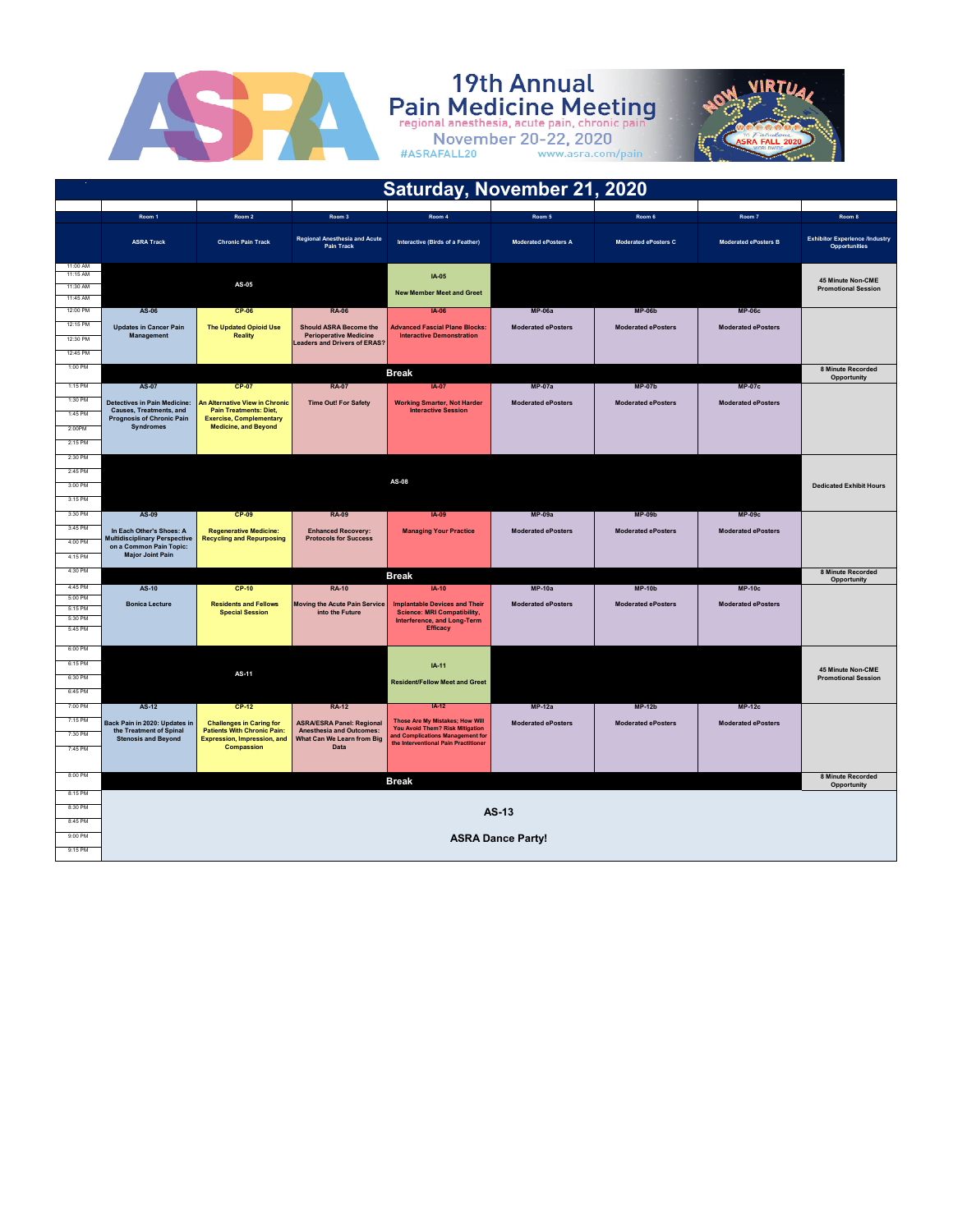

# **19th Annual**<br>Pain Medicine Meeting



| November 20-22, 2020 |  |                   |  |
|----------------------|--|-------------------|--|
| #ASRAFALL20          |  | www.asra.com/pain |  |

|                       | Sunday, November 22, 2020                   |                                                                         |                                                               |                                                                          |                             |                             |                             |                                                               |
|-----------------------|---------------------------------------------|-------------------------------------------------------------------------|---------------------------------------------------------------|--------------------------------------------------------------------------|-----------------------------|-----------------------------|-----------------------------|---------------------------------------------------------------|
|                       |                                             |                                                                         |                                                               |                                                                          |                             |                             |                             |                                                               |
|                       | Room 1                                      | Room <sub>2</sub>                                                       | Room 3                                                        | Room 4                                                                   | Room 5                      | Room 6                      | Room 7                      | Room 8                                                        |
|                       | <b>ASRA Track</b>                           | <b>Chronic Pain Track</b>                                               | <b>Regional Anesthesia and Acute</b><br><b>Pain Track</b>     | Interactive (Birds of a Feather)                                         | <b>Moderated ePosters A</b> | <b>Moderated ePosters C</b> | <b>Moderated ePosters B</b> | <b>Exhibitor Experience /Industry</b><br><b>Opportunities</b> |
| 110:00 AM<br>11:15 AM |                                             |                                                                         |                                                               |                                                                          |                             |                             |                             |                                                               |
| 11:30 AM              |                                             | AS-14                                                                   |                                                               | $IA-14$                                                                  |                             |                             |                             | 45 Minute Non-CME                                             |
| 11:45 AM              |                                             |                                                                         |                                                               | <b>PA/NP/Nursing Meet and Greet</b>                                      |                             |                             |                             | <b>Promotional Session</b>                                    |
| 12:00 PM              | AS-15                                       | CP-15                                                                   | <b>RA-15</b>                                                  | $IA-15$                                                                  | <b>MP-15a</b>               | <b>MP-15b</b>               | $MP-15c$                    |                                                               |
| 12:15 PM              | <b>Practice Management</b>                  | Pain Medicine in the Time of                                            | Regional Anesthesia: Thinking                                 | <b>Postoperative Surgical</b>                                            | <b>Moderated ePosters</b>   | <b>Moderated ePosters</b>   | <b>Moderated ePosters</b>   |                                                               |
| 12:30 PM              | Portfolio (PMP): Finance,                   | Pandemic                                                                | <b>Outside the Blocks</b>                                     | <b>Complications Management: Wound</b><br>Healing, Granulomas, Hygromas, |                             |                             |                             |                                                               |
|                       | <b>Marketing</b>                            |                                                                         |                                                               | <b>Antibiotics, Troubleshooting, Suture</b>                              |                             |                             |                             |                                                               |
| 12:45 PM              |                                             |                                                                         |                                                               | <b>Types, and Suturing Techniques</b>                                    |                             |                             |                             |                                                               |
|                       |                                             |                                                                         |                                                               |                                                                          |                             |                             |                             |                                                               |
| 1:00 PM               |                                             |                                                                         |                                                               | <b>Break</b>                                                             |                             |                             |                             | 8 Minute Recorded Opportunity                                 |
| 1:15 PM               | AS-16                                       | CP-16                                                                   | <b>RA-16</b>                                                  | IA-16                                                                    | $MP-16a$                    | <b>MP-16b</b>               | <b>MP-16c</b>               |                                                               |
| 1:30 PM               | Physician Moral Injury: Is<br>There a Cure? | <b>Human Genome and Patients'</b>                                       | Does ERAS Work for Every                                      | <b>Alternative/Complementary</b><br>Medicine, Nutrition/Wellness, and    | <b>Moderated ePosters</b>   | <b>Moderated ePosters</b>   | <b>Moderated ePosters</b>   |                                                               |
| 1:45 PM               |                                             | <b>Response to Pain: Does It</b><br><b>Matter in Clinical Practice?</b> | Patient? What About the<br>Outliers?                          | <b>Acupuncture</b>                                                       |                             |                             |                             |                                                               |
| 2:00 PM               |                                             |                                                                         |                                                               |                                                                          |                             |                             |                             |                                                               |
| 2:15 PM               |                                             |                                                                         |                                                               |                                                                          |                             |                             |                             |                                                               |
| 2:30 PM               |                                             |                                                                         |                                                               |                                                                          |                             |                             |                             |                                                               |
| 2:45 PM               |                                             |                                                                         |                                                               |                                                                          |                             |                             |                             |                                                               |
| 3:00 PM               |                                             |                                                                         |                                                               | AS-17                                                                    |                             |                             |                             | <b>Dedicated Exhibit Hours</b>                                |
| 3:15 PM               |                                             |                                                                         |                                                               |                                                                          |                             |                             |                             |                                                               |
| 3:30 PM               | <b>AS-18</b>                                | $CP-18$                                                                 | <b>RA-18</b>                                                  | $IA-18$                                                                  | $MP-18a$                    | $MP-18b$                    | <b>MP-18c</b>               |                                                               |
| 3:45 PM               | <b>Incorporating Technology</b>             | Neuromodulation-Trial and<br><b>Error or Exact Science:</b>             | <b>Overcoming Challenges and</b>                              | <b>RAPM Data Blast: A Year in</b>                                        | <b>Moderated ePosters</b>   | <b>Moderated ePosters</b>   | <b>Moderated ePosters</b>   |                                                               |
| 4:00 PM               | and Integrative Medicine                    | <b>Evidence Based Clinical</b><br><b>Decisions on Wave Forms.</b>       | <b>Controversies in Regional</b><br>Anesthesia and Acute Pain | <b>Review</b>                                                            |                             |                             |                             |                                                               |
| 4:15 PM               |                                             | <b>Patient Selection, and Pitfalls</b>                                  |                                                               |                                                                          |                             |                             |                             |                                                               |
| 4:30 PM               |                                             |                                                                         |                                                               |                                                                          |                             |                             |                             |                                                               |
|                       |                                             |                                                                         |                                                               |                                                                          |                             |                             |                             |                                                               |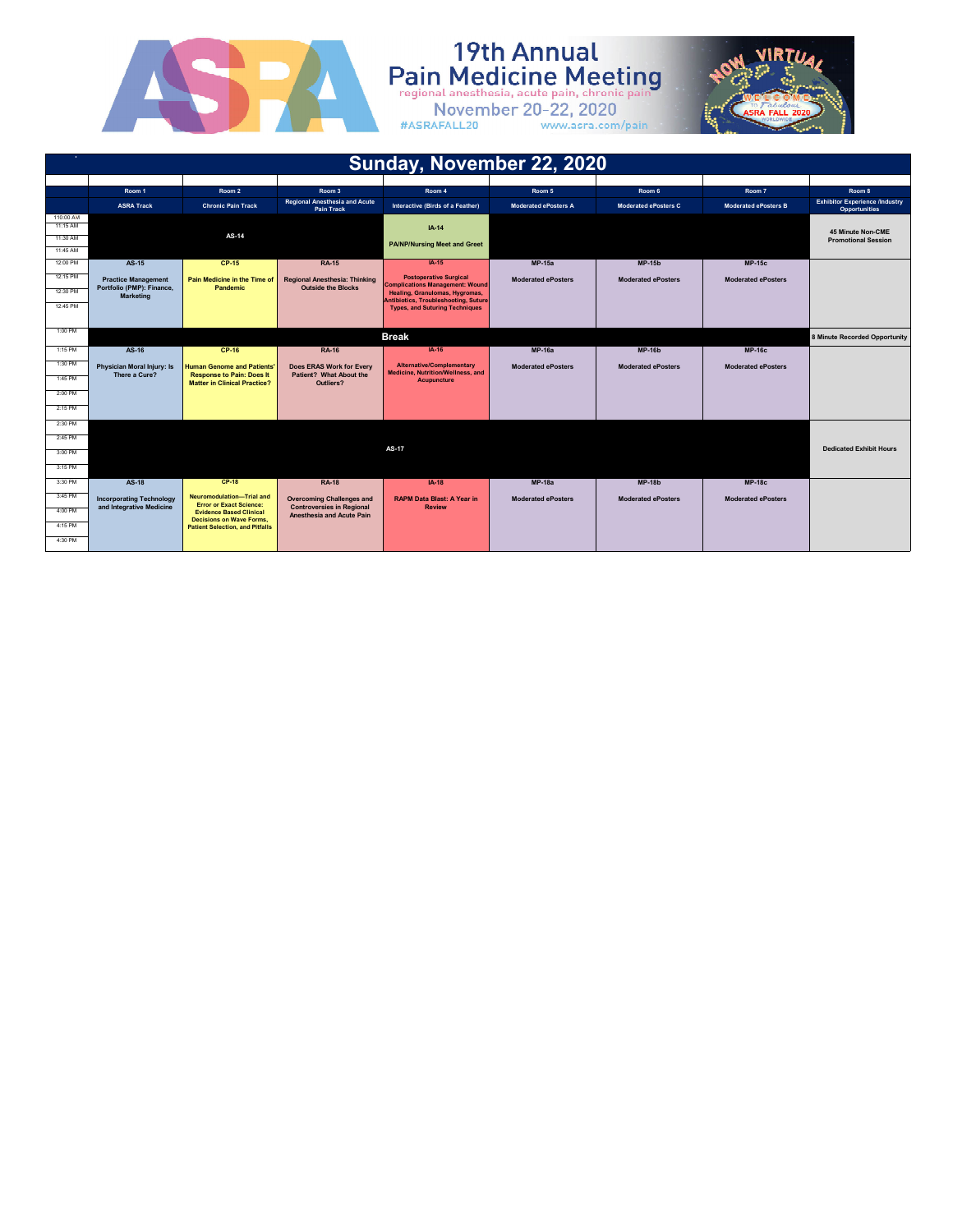#### **ASRA Track Friday, November 20, 2020**

|           |           | $AS-01$                                                           |                        |
|-----------|-----------|-------------------------------------------------------------------|------------------------|
| $6:00$ pm | $6:30$ pm | <b>Welcome and Opening Addresses</b>                              |                        |
|           |           |                                                                   | Magdalena Anitescu, MD |
|           |           |                                                                   | Jaime Baratta, MD      |
|           |           |                                                                   | Eugene Viscusi, MD     |
|           |           |                                                                   |                        |
|           |           | AS-02                                                             | Moderator:             |
| 6:30 pm   | 7:30 pm   | Spine Symposium: How Can We Change Outcomes?                      | Jon Zhou, MD           |
| 6:30 pm   |           | <b>ERAS</b> for Spine Surgery                                     | Frank Schwab, MD       |
| 6:40 pm   |           | Preoperative Opioid Tapers: Does It Change Outcome                | Jaime Baratta, MD      |
| 6:50 pm   |           | Does What I Do in the OR Change Outcomes?                         | Ellen Soffin, MD       |
| 7:00 pm   |           | Tolerance and Hyperalgesia                                        | David Clark, MD        |
| 7:10 pm   |           | Panel Discussion and Open Forum                                   |                        |
|           |           | $AS-0.3$                                                          | Moderator:             |
| 7:30 pm   | 8:30 pm   | Pro/Con Is it Time to Abandon the Stethoscope for the Ultrasound? | Hari Kalagara, MD      |
| 7:30 pm   |           | Is it Time to Abandon the Stethoscope for the Ultrasound?         |                        |
| 7:35 pm   |           | $-$ Pro                                                           | Stephen Haskins, MD    |
| 7:45 pm   |           | - Con                                                             | Karen Boretsky, MD     |
| 7:55 pm   |           | - Rebuttals (5 minutes each)                                      |                        |
| 8:05 pm   |           | Panel Discussion and Open Forum                                   |                        |
|           |           | $AS-04$                                                           |                        |
| 8:30 pm   | 10:00 pm  | <b>Welcome Reception</b>                                          |                        |

# **ASRA Track Saturday, November 21, 2020**

| 11:00 am           | 12:00 pm  | AS-05<br><b>Non-CME Promotional Session</b>                                                                                                      |                             |
|--------------------|-----------|--------------------------------------------------------------------------------------------------------------------------------------------------|-----------------------------|
|                    |           |                                                                                                                                                  |                             |
|                    |           | AS-06                                                                                                                                            | Moderator:                  |
| 12:00 pm           | 1:00 pm   | <b>Updates in Cancer Pain Management</b>                                                                                                         | Maged Guirguis, MD          |
| 12:00 pm           |           | Fundamentals of Cancer Biology: Chemotherapeutic and Immunomodulating                                                                            | Amit Gulati, MD             |
| 12:10 pm           |           | Agents' Mechanism of Action, Efficacy, and Toxicity<br>Poisons and Magical Potions: Treatment Updates in Cancer-Related Pain                     | May Chin, MD                |
| 12:20 pm           |           | Treating Cancer Pain in the Era of Opioid Epidemic: Ethical Issues Versus                                                                        |                             |
| 12:30 pm           |           | <b>Regulatory Compliance</b><br>Improving Functional Status: Interventional Techniques in Management of                                          | Gina Votta-Velis, MD, PhD   |
|                    |           | Cancer-Related Pain                                                                                                                              | Robert Goldstein, MD        |
| 12:40 pm           |           | Panel Discussion and Open Forum                                                                                                                  |                             |
| $1:00$ pm          | 1:15 pm   | <b>Break</b>                                                                                                                                     |                             |
|                    |           |                                                                                                                                                  |                             |
|                    |           | $AS-U/$                                                                                                                                          |                             |
|                    |           | Detectives in Pain Medicine: Causes, Treatments, and Prognosis of                                                                                | Moderator:                  |
| 1:15 pm            | 2:30 pm   | <b>Chronic Pain Syndromes</b>                                                                                                                    | Maged Guirguis, MD          |
| $1:15$ pm          |           | The Reason We HURT: Can We "See" the Chronic Pain Generator(s)?<br>The Reason We Do NOT HURT as Much: The Role of Endocannabinoid                | Vivianne Tawfik, MD, PhD    |
| 1:25 pm            |           | System                                                                                                                                           | Samer Narouze, MD, PhD      |
| $1:35$ pm          |           | Challenges in Pain Medicine Diagnosis: Social and Psychological Interactions                                                                     | Mohammed Issa, MD           |
|                    |           | Diagnostic Procedures in Pain Medicine: Do They Clarify or Confuse the                                                                           |                             |
| 1:45 pm            |           | Diagnosis?                                                                                                                                       | Michele Curatolo, MD, PhD   |
| $1:55$ pm          |           | Panel Discussion and Open Forum                                                                                                                  |                             |
|                    |           | $AS-08$                                                                                                                                          |                             |
| 2:30 pm            | 3:30 pm   | <b>Dedicated Exhibit Hours</b>                                                                                                                   |                             |
|                    |           |                                                                                                                                                  |                             |
|                    |           | AS-09<br>In Each Other's Shoes: A Multidisciplinary Perspective on a Common Pain Moderator:                                                      |                             |
| 3:30 pm            | 4:30 pm   | <b>Topic: Major Joint Pain</b>                                                                                                                   | Lynn Kohan, MD              |
| 3:30 pm            |           | Block, Burn, Freeze, That Is NOT All: A Journey From Diagnosis to Treatment<br>Outcomes in Maior Joint Pain                                      | Maxim Eckmann, MD           |
| 3:40 pm            |           | Move It, Use It, or You Lose it: Rehabilitation Is Essential in Improving Overa                                                                  |                             |
|                    |           | Function in Major Joint Pain                                                                                                                     | Ameet Nagpal, MD            |
| 3:50 pm<br>4:00 pm |           | Major Joint Chronic Pain: Talk About It, Analyze It, and Cope With It<br>Persistent Postoperative Pain in Total Joint Replacements-Why, When and | Mohammed Issa, MD           |
|                    |           | How Long: Journey Through Persistent Postoperative Pain States                                                                                   | Nabil Elkassabany, MD, MSCE |
| 4:10 pm            |           | Panel Discussion and Open Forum                                                                                                                  |                             |
| 4:30 pm            | 4:45 pm   | <b>Break</b>                                                                                                                                     |                             |
|                    |           |                                                                                                                                                  |                             |
|                    |           | $AS-10$                                                                                                                                          |                             |
| 4:45 pm            | $6:00$ pm | <b>Bonica Lecture</b>                                                                                                                            | <b>Philip Peng, MBBS</b>    |
|                    |           |                                                                                                                                                  |                             |
|                    |           | $AS-11$                                                                                                                                          |                             |
| 6:00 pm            | 7:00 pm   | <b>Non-CME Promotional Session</b>                                                                                                               |                             |
|                    |           |                                                                                                                                                  |                             |
|                    |           | AS-12<br>Back Pain in 2020: Updates in the Treatment of Spinal Stenosis and                                                                      | Moderator:                  |
| 7:00 pm            | 8:00 pm   | Beyond                                                                                                                                           | Nagy Mekhail, MD            |
| 7:00 pm            |           | What is Lumbar Spine Stenosis: Signs, Symptoms, Pathophysiology, and<br>Natural History of the Condition                                         | Jonathan Lurie, MD          |
|                    |           | Beyond Epidural Steroid injections: Direct and Indirect Nonsurgical Spine                                                                        |                             |
| 7:10 pm            |           | Decompression, Emerging Techniques                                                                                                               | Timothy Lubenow, MD         |
| 7:20 pm            |           | Back Pain and Surgical Options: Why, When, and How Invasive<br>Multisocietal Consensus on Radiofrequency Ablation for the Treatment of Back      |                             |
| 7:30 pm            |           | Pain                                                                                                                                             | Steven Cohen, MD            |
| 7:40 pm            |           | Panel Discussion and Open Forum                                                                                                                  |                             |
| 8:00 pm            | 8:15 pm   | <b>Break</b>                                                                                                                                     |                             |
|                    |           |                                                                                                                                                  |                             |
|                    |           | <b>AS-13 Special Event</b>                                                                                                                       |                             |
| 8:15 pm            | 9:30 pm   | <b>ASRA Dance Party</b>                                                                                                                          |                             |
|                    |           |                                                                                                                                                  |                             |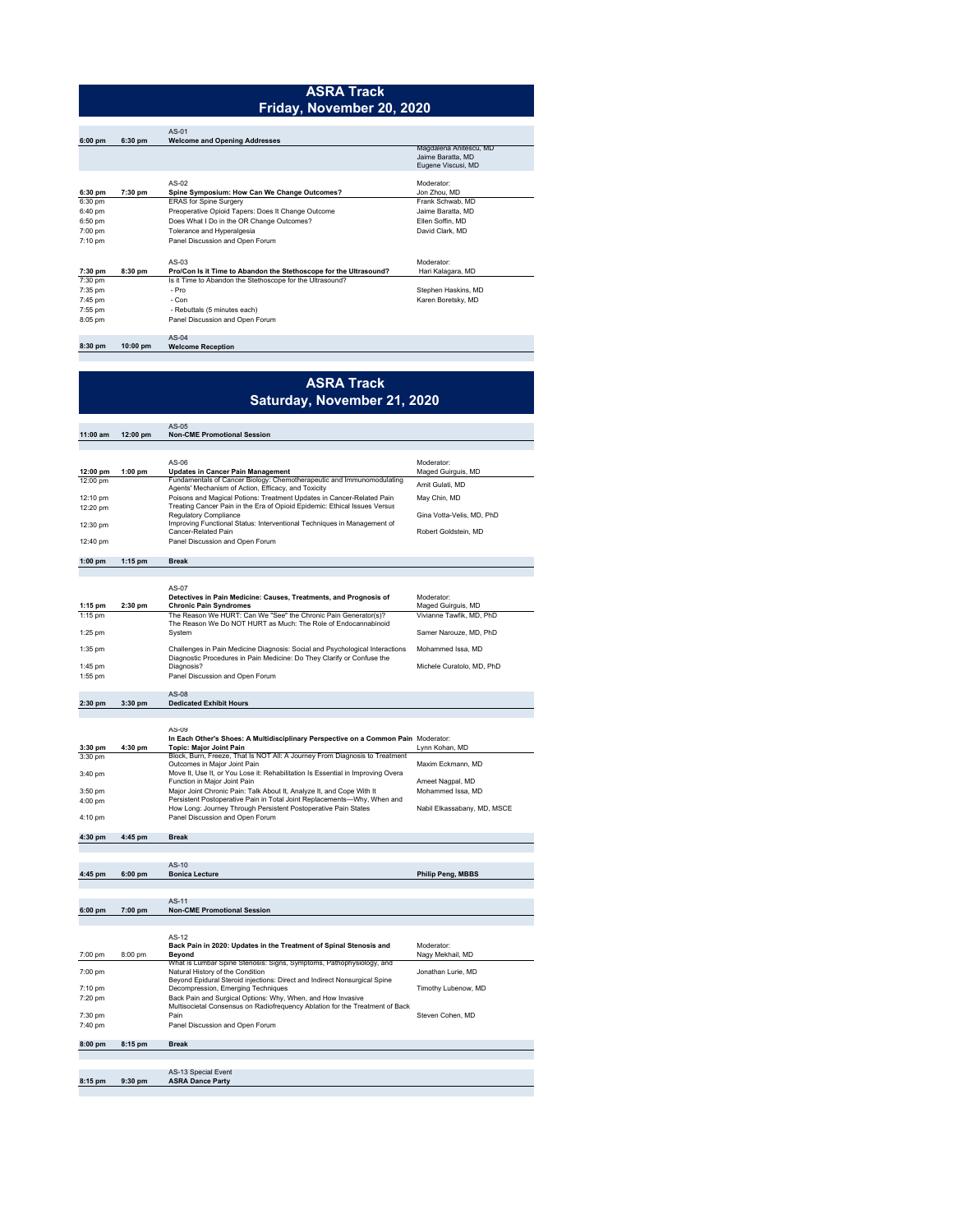|                      |           | <b>ASRA Track</b>                                                                |                                          |
|----------------------|-----------|----------------------------------------------------------------------------------|------------------------------------------|
|                      |           | Sunday, November 22, 2020                                                        |                                          |
|                      |           |                                                                                  |                                          |
| $11:00$ am           | 12:00 pm  | $AS-14$<br><b>Non-CME Promotional Session</b>                                    |                                          |
|                      |           |                                                                                  |                                          |
|                      |           |                                                                                  |                                          |
|                      |           | $AS-15$                                                                          | Moderator:                               |
| 12:00 pm             | $1:00$ pm | Practice Management Portfolio (PMP): Finance, Marketing                          | Jennifer Noerenberg, MD                  |
| 12:00 pm             |           | Transforming an RA Technique into a Real-World Service: The Work Ahead           | Sanjay Sinha, MD                         |
| 12:10 pm             |           | Bridging Evidence-Based RA with Comparative Evidence: A Primer on Cost-          | Colin McCartney, MBChB, PhD              |
| 12:20 pm             |           | Essential Financial Metrics for Acute Pain Physicians                            | Alexandru Visan, MD                      |
| 12:30 pm             |           | Panel Discussion and Open Forum                                                  |                                          |
|                      |           |                                                                                  |                                          |
| $1:00$ pm            | $1:15$ pm | <b>Break</b>                                                                     |                                          |
|                      |           |                                                                                  |                                          |
|                      |           |                                                                                  |                                          |
|                      |           | $AS-16$                                                                          | Moderator:<br>Oscar de Leon-Casasola, MD |
| $1:15$ pm            | $2:30$ pm | Physician Moral Injury: Is There a Cure?                                         | Meera Gonzalez, MD                       |
| 1:15 pm<br>$1:30$ pm |           | The Evolution of Physician Burnout<br>Physician Wellness: Strategies for Success |                                          |
|                      |           |                                                                                  |                                          |
| 1:45 pm              |           | The Unspoken Truths of Physician Suicide                                         | Brian Harrington, MD                     |
| 2:00 pm              |           | Panel Discussion and Open Forum                                                  |                                          |
|                      |           | $AS-17$                                                                          |                                          |
| $2:30$ pm            | $3:30$ pm | <b>Dedicated Exhibit Hours</b>                                                   |                                          |
|                      |           |                                                                                  |                                          |
|                      |           |                                                                                  |                                          |
|                      |           | $AS-18$                                                                          | Moderator:                               |
| $3:30$ pm            | 4:30 pm   | <b>Incorporating Technology and Integrative Medicine</b>                         | Carlos Pino, MD                          |
| 3:30 pm              |           | Can Machine Learning Identify Patients at Risk for CPSP?                         | Sean Mackey, MD                          |
| 3:45 pm              |           | Mind Over Matter: The Value of Mindfulness Training in Acute Postoperative Pain  |                                          |
| 4:00~nm              |           | Is There a Role for Telemedicine and Smartphone Anns in APMS and RA?             | Rainish Gunta MD                         |

4:00 pm Is There a Role for Telemedicine and Smartphone Apps in APMS and RA? Rajnish Gupta, MD 4:15 pm Panel Discussion and Open Forum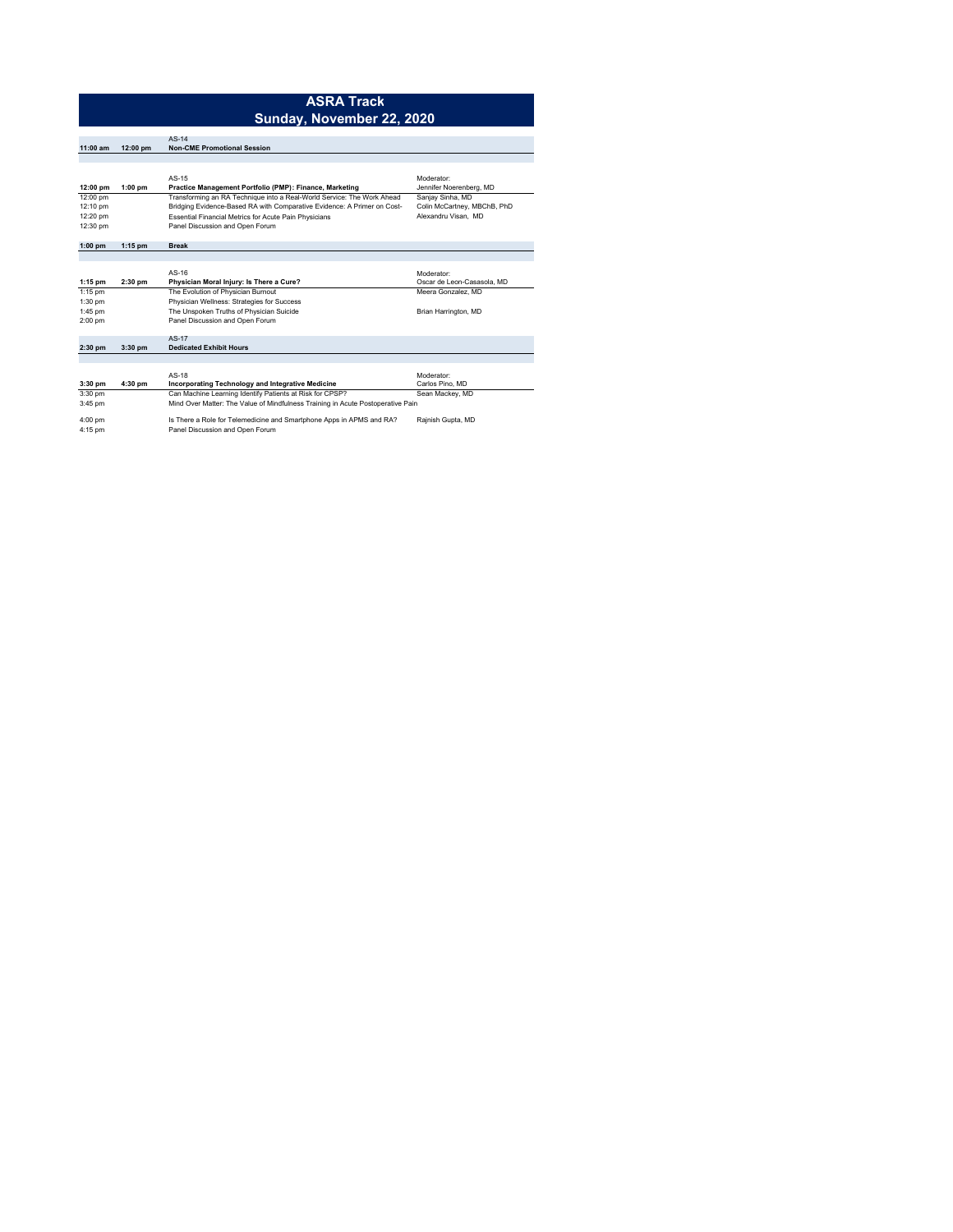## **Chronic Pain Track Friday, November 20, 2020**

|           |           | $AS-01$                                                                                      |                           |
|-----------|-----------|----------------------------------------------------------------------------------------------|---------------------------|
| $6:00$ pm | $6:30$ pm | <b>Welcome and Opening Addresses</b>                                                         |                           |
|           |           |                                                                                              | Magdalena Anitescu, MD    |
|           |           |                                                                                              | Jaime Baratta, MD         |
|           |           |                                                                                              | Eugene Viscusi, MD        |
|           |           | $CP-02$                                                                                      | Moderator:                |
|           |           |                                                                                              |                           |
| 6:30 pm   | 7:30 pm   | When the Nerves Suffer: Central Neuropathic Pain Syndromes                                   | Andrea Nicol. MD. MS      |
| 6:30 pm   |           | Pathophysiology of Central Neuropathic Pain Syndrome                                         | Michele Curatolo, MD, PhD |
| 6:40 pm   |           | The Curse of the Flawed Synapses: Central Post-Stroke Pain                                   | Sean Mackey, MD           |
| 6:50 pm   |           | Spinal Cord Injury Syndromes                                                                 | Ameet Nagpal, MD          |
| 7:00 pm   |           |                                                                                              |                           |
|           |           | Living With Pain: Psychological Tools in Central Neuropathic Pain Syndromes Mohamed Issa. MD |                           |
| 7:10 pm   |           | Panel Discussion and Open Forum                                                              |                           |
|           |           | CP-03                                                                                        | Moderator:                |
| 7:30 pm   | 8:30 pm   | Pharmacology for the Modern Pain Specialist                                                  | Andrea Nicol. MD. MS      |
|           |           | When the Nervous System Whispers: Role of the Non-Neuronal Cells in Pair                     |                           |
| 7:30 pm   |           | Management and Pain Treatment                                                                | Vivianne Tawfik, MD, PhD  |
|           |           | Issues Associated with Steroids, Botulinum Toxin, and Iodinated Contras                      |                           |
| 7:40 pm   |           | Media                                                                                        | Honorio Benzon, MD        |
| 7:50 pm   |           | An Evidence-Based Review on the Use of Gadolinium for Imaging                                | David Provenzano, MD      |
| 8:00 pm   |           | Intrathecal Medications in Cancer and Chronic Non-Cancer Pain                                | Salim Hayek, MD, PhD      |
| 8:10 pm   |           | Panel Discussion and Open Forum                                                              |                           |
|           |           | $AS-04$                                                                                      |                           |
| 8:30 pm   | 10:00 pm  | <b>Welcome Reception</b>                                                                     |                           |

#### **Chronic Pain Track Saturday, November 21, 2020**

**11:00 am 12:00 pm**  AS-05 **Non-CME Promotional Session**

|           |           | $CP-06$                                                                  | Moderator             |
|-----------|-----------|--------------------------------------------------------------------------|-----------------------|
| 12:00 pm  | $1:00$ pm | The Updated Opioid Use Reality                                           | Kevin Vorenkamp, MD   |
| 12:00 pm  |           |                                                                          |                       |
|           |           | Opioid Use in Chronic Non-Cancer Pain: Guidelines, Epidemic, and Anxiety | Chad Brummett, MD     |
| 12:05 pm  |           | Addiction or Affliction: Taper, Stop, or Continue Opioids in Chronio     |                       |
|           |           | Nonmalignant Pain                                                        | Padma Gulur, MD       |
| 12:10 pm  |           | No to Guns, Yes to Roses: Simulation Scenarios, Security Measures to     |                       |
|           |           | Prepare for Life-Threatening Situations in Pain Clinics                  | Lynn Kohan, MD        |
| 12:20 pm  |           | Buprenorphine in Chronic Pain: Friend or Foe?                            | Rene Przkora, MD, PhD |
| 12:30 pm  |           | In Court or Out of It: Legal Matters Related to Opioid Prescriptions     | Kenneth Candido, MD   |
| 12:40 pm  |           | Panel Discussion and Open Forum                                          |                       |
|           |           |                                                                          |                       |
| $1:00$ pm | $1:15$ pm | <b>Break</b>                                                             |                       |

|           |           | $CP-07$                                                                  |                       |
|-----------|-----------|--------------------------------------------------------------------------|-----------------------|
|           |           | An Alternative View in Chronic Pain Treatments: Diet. Exercise.          | Moderator:            |
| 1:15 pm   | $2:30$ pm | <b>Complementary Medicine, and Bevond</b>                                | Dmitri Souza, MD, PhD |
|           |           | Nutrition, Biologic and Physiological Markers in Chronic Pain: Are The   | Shalini Shah, MD      |
| $1:15$ pm |           | Connected?                                                               |                       |
|           |           | Dietary Supplements, Complementary and Alternative Medicine Treatments   |                       |
| $1:25$ pm |           | Science and Myths                                                        | Anna Woodbury, MD     |
|           |           |                                                                          | Alane Costanzo, MD    |
| 1:35 pm   |           | Mindfulness and Relaxation: How to Implement in a Busy Clinical Practice |                       |
|           |           | Keep Your Patients in Shape: Personalized Functional Recovery Throug     |                       |
| 1:45 pm   |           | Individualized Physical Activities                                       | Ameet Nagpal, MD      |
| 1:55 pm   |           | Panel Discussion and Open Forum                                          |                       |
|           |           |                                                                          |                       |

**2:30 pm 3:30 pm**  CP-08 **Dedicated Exhibit Hours** 

|           |         | $CP-0.9$                                                                     | Moderator:            |
|-----------|---------|------------------------------------------------------------------------------|-----------------------|
| $3:30$ pm | 4:30 pm | Regenerative Medicine: Recycling and Repurposing                             | Robert Goldstein, MD  |
| 3:30 pm   |         |                                                                              |                       |
|           |         | The Healing Process and the Patient's Age: Does It Make a Difference?        | Christine Hunt, DO    |
| 3:40 pm   |         | The Use of Platelet-Rich Plasma (PRP): Where Is the Evidence?                | Maunak Rana, MD       |
| 3:50 pm   |         | Stem Cell Use in Regenerative Medicine: Indications, Scientific Evidence, an |                       |
|           |         | Pitfalls                                                                     | Thomas Buchheit. MD   |
| 4:00 pm   |         | The Bright Future: Novel Agents, New Indications                             | Dmitri Souza, MD, PhD |
| 4:10 pm   |         | Panel Discussion and Open Forum                                              |                       |

#### **4:30 pm 4:45 pm Break**

| 4:45 pm | $6:00$ pm | CP-10<br><b>Residents and Fellows Special Session</b>            | Moderator:<br>Magdalena Anitescu, MD, PhD |
|---------|-----------|------------------------------------------------------------------|-------------------------------------------|
| 4:45 pm |           | Matching into Your Felllowship of Choice                         | Rene Przkora, MD                          |
| 4:55 pm |           | Academic vs Private                                              | Carlos Pino, MD                           |
| 5:05 pm |           | Integrating Research, Finding a Suitable Mentor                  | Nick Knezevic, MD                         |
| 5:15 pm |           |                                                                  |                                           |
|         |           | Practice Management 101: What do I Need to Know When I Graduate? | David Provenzano, MD                      |
| 5:25 pm |           | Panel Discussion and Open Forum                                  |                                           |
|         |           |                                                                  |                                           |
|         |           | 10.44                                                            |                                           |

**6:00 pm 7:00 pm**  AS-11 **Non-CME Promotional Session**

| 7:00 pm   | $8:00$ pm | $CP-12$<br>Challenges in Caring for Patients With Chronic Pain: Expression.<br>Impression, and Compassion | Moderator:<br>Oscar de Leon-Casasola, MD |
|-----------|-----------|-----------------------------------------------------------------------------------------------------------|------------------------------------------|
|           |           | Emotions and Actions, Impression and Reality, Experience and Enthusiasm:                                  | Hariharan Shankar, MD, MBBS/             |
| 7:00 pm   |           | Treating Chronic Pain Patients at 2 and 22 Years of Practice                                              | Amy Pearson, MD                          |
|           |           | Patients and Physicians, Implicit and Explicit Bias, Discriminating and Bein-                             | Dalia Elmofty, MD/                       |
| $7:15$ pm |           | Discriminated: Impression, Reality, or Double Standard?                                                   | Lynn Kohan, MD                           |
|           |           | Building the Patient-Physician Trust Relationship: Differences in                                         |                                          |
| 7:30 pm   |           | Compassionate Care                                                                                        | Mohammed Issa, MD                        |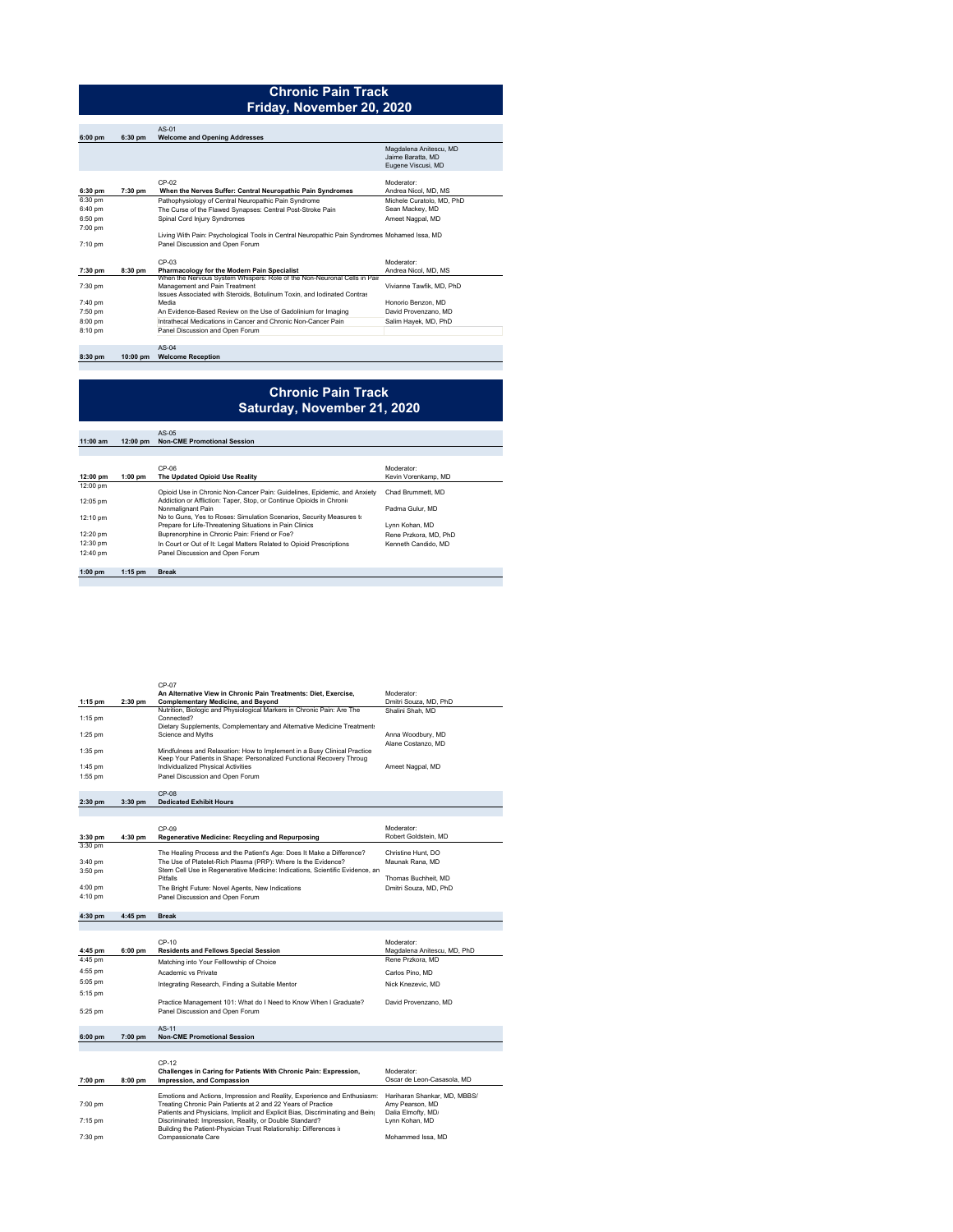**8:00 pm 8:15 pm Break**

**8:15 pm 9:30 pm**  AS-13 Special Event **ASRA Virtual Party**

# **Chronic Pain Track Sunday, November 22, 2020**

|           |            | $AS-14$                                                                       |                             |
|-----------|------------|-------------------------------------------------------------------------------|-----------------------------|
| 11:00 am  | $12:00$ pm | <b>Non-CME Promotional Session</b>                                            |                             |
|           |            |                                                                               |                             |
|           |            |                                                                               |                             |
|           |            | $CP-15$                                                                       | Moderator:                  |
| 12:00 pm  | $1:00$ pm  | Pain Medicine in the Time of Pandemic                                         | Magdalena Anitescu, MD, PhD |
| 12:00 pm  |            | Research in the Time of Pandemic.                                             | Nagy Mekhail, MD            |
| 12:10 pm  |            | Arrested Development: Novel Teaching Tools to Supplement Trainee              |                             |
|           |            | <b>Education</b>                                                              | Lynn Kohan, MD              |
| 12:20 pm  |            | Don and Doff, in Person and Virtual Visits, What will we Keep Doing for Year. |                             |
|           |            | to Come                                                                       | Richard Rosenquist, MD      |
| 12:30 pm  |            | Clinical Practice in Quarantine Time: How do Pain Clinics Around the Work     |                             |
|           |            | Adapt and Survive?                                                            | Jose de Andres, MD          |
| 12:40 pm  |            | Panel Discussion and Open Forum                                               |                             |
|           |            |                                                                               |                             |
| $1:00$ pm | $1:15$ pm  | <b>Break</b>                                                                  |                             |

|           |           | $CP-16$<br>Human Genome and Patients' Response to Pain: Does It Matter in ClinicaModerator: |                        |
|-----------|-----------|---------------------------------------------------------------------------------------------|------------------------|
| 1:15 pm   | $2:30$ pm | Practice?                                                                                   | Nagy Mekhail, MD       |
| $1:15$ pm |           |                                                                                             |                        |
|           |           | Pain Genes, Genetic Mutations, and Gene Therapies in Pain Medicine                          | David Yeomans, PhD     |
| $1:25$ pm |           | Genotypes and Phenotypes in Pain Medicine                                                   | Nick Knezevic, MD      |
| 1:35 pm   |           | The Expression of Chronic Pain, a Multifactorial Dimension                                  | Gina Votta-Velis, MD   |
| 1:45 pm   |           | Treatment Plans in Pain Mutations: To Alter Them or Not                                     | Evan Kharasch, MD, PhD |
| 1:55 pm   |           | Panel Discussion and Open Forum                                                             |                        |

#### **2:30 pm 3:30 pm**  AS-17 **Dedicated Exhibit Hours**

|           |         | $CP-18$                                                                   |                       |
|-----------|---------|---------------------------------------------------------------------------|-----------------------|
|           |         | Neuromodulation-Trial and Error or Exact Science: Evidence Based          | Moderator:            |
| $3:30$ pm | 4:30 pm | Clinical Decisions on Wave Forms, Patient Selection, and Pitfalls         | David Provenzano, MD  |
| 3:30 pm   |         | Evolution of Neuromodulation: Does Complexity of Programming Correlate wi |                       |
|           |         | Clinical Outcomes?                                                        | Nagy Mekhail, MD      |
| 3:35 pm   |         | Decision Making in Neuromodulations: Paresthesia or Subthreshol           |                       |
|           |         | Stimulation-How Do You Choose Them?                                       | Leo Kapural, MD       |
| 3:40 pm   |         | Peripheral Neuromodulation: Advancements in Equipment, Acute and Chroni.  |                       |
|           |         | Pain Indications                                                          | Konstantin Slavin, MD |
| 3:45 pm   |         | Is Feedback Needed in Neuromodulation: Closed-Loop Stimulation            | Sam Eldabe, MD        |
| 3:50 pm   |         | What Does the Future of Neuromodulation Hold?                             | Todd Sitzman, MD      |
| 3:55 pm   |         | Panel Discussions and Open Forum                                          |                       |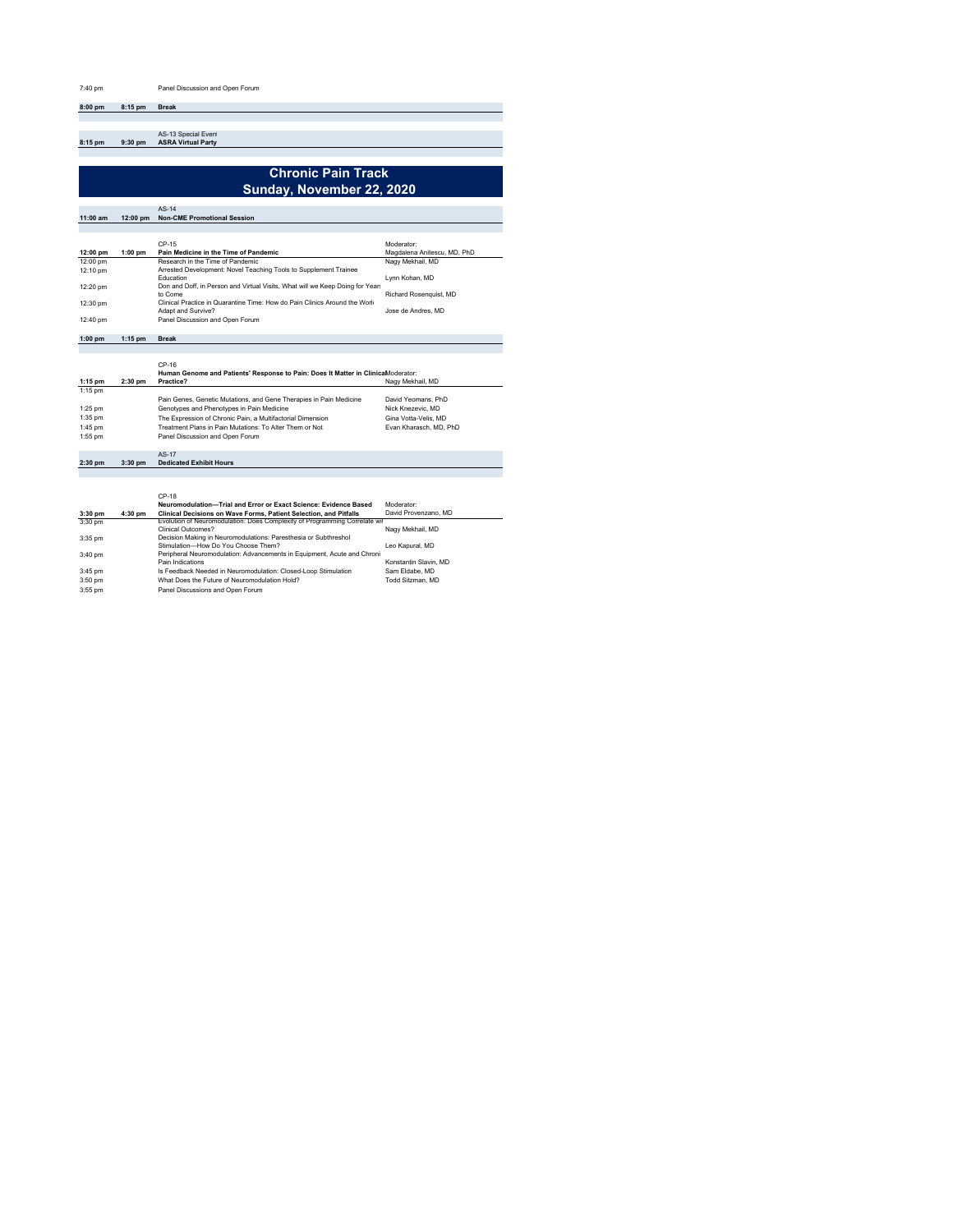# **Regional Anesthesia and Acute Pain Track Friday, November 20, 2020**

| $6:00$ pm                     | $6:30$ pm  | $AS-01$<br><b>Welcome and Opening Addresses</b>                                                                                                                         |                                                                   |
|-------------------------------|------------|-------------------------------------------------------------------------------------------------------------------------------------------------------------------------|-------------------------------------------------------------------|
|                               |            |                                                                                                                                                                         | Magdalena Anitescu, MC<br>Jaime Baratta, MD<br>Eugene Viscusi, MD |
| $6:30$ pm                     | 7:30 pm    | RA-02<br>Bridge Over Troubled Waters: There is Hope for Physicians                                                                                                      | Moderator:<br>Oscar de Leon-Casasola, MD                          |
| 6:30 pm                       |            | A Brand New Horizon: Achieving Physician Wellness During a Pandemic                                                                                                     | Danielle Ludwin, MD                                               |
| 6:40 pm<br>6:50 pm<br>7:00 pm |            | The Price We Pay: The Emotional and Spiritual Toll of Healthcare<br>Looking Inward: The Value of Mindfulness Training for Physicians<br>Panel Discussion and Open Forum | Michael Weinstein, MD                                             |
| 7:30 pm                       | 8:30 pm    | RA-03<br>The Pain Trajectory: Can We Alter the Course?                                                                                                                  | Moderator:<br>Nabil Elkassabany, MD                               |
| 7:30 pm                       |            | The Neurobiology of Pain: Breaking Down the Pain Pathway                                                                                                                | Sean Mackey, MD                                                   |
| 7:40 pm                       |            | Predicting Acute Postoperative Pain: Which Patients Are Left Behind?                                                                                                    | Kristin Schreiber, MD, PhD                                        |
| 7:50 pm                       |            | Persistent Postoperative Pain                                                                                                                                           | David Clark, MD                                                   |
| 8:00 pm                       |            |                                                                                                                                                                         |                                                                   |
|                               |            | $AS-04$                                                                                                                                                                 |                                                                   |
| $8:30$ pm                     | $10:00$ pm | <b>Welcome Reception</b>                                                                                                                                                |                                                                   |

# **Regional Anesthesia and Acute Pain Track Saturday, November 21, 2020**

| 12:00 pm  | <b>Non-CME Promotional Session</b>                                                    |                                                  |
|-----------|---------------------------------------------------------------------------------------|--------------------------------------------------|
|           |                                                                                       |                                                  |
|           | RA-06<br>Should ASRA Become the Perioperative Medicine Leaders and Drivers Moderator: |                                                  |
| $1:00$ pm |                                                                                       | Rajnish Gupta, MD                                |
|           | The Science of Enhanced Recovery Protocols: Stress Response, Insulin                  |                                                  |
|           | Roles Anesthesiologists Should be Assuming Outside the OR: Saving the<br>Profession   |                                                  |
|           | <b>FRAS</b> from Start to Finish                                                      | Lopa Misra, DO                                   |
|           | Have We Made Enhanced Recovery Too Complicated?                                       | Meg Rosenblatt, MD                               |
|           | Panel Discussion and Open Forum                                                       |                                                  |
|           |                                                                                       |                                                  |
|           | $1:15$ pm                                                                             | of ERAS?<br>Resistance, Immunity<br><b>Break</b> |

|           |           | RA-07                                                               | Moderator:                 |
|-----------|-----------|---------------------------------------------------------------------|----------------------------|
| $1:15$ pm | $2:30$ pm | <b>Time Out! For Safety</b>                                         | Rajnish Gupta, MD          |
| $1:15$ pm |           | Is it Just the Opioid: Risk of Concomitant Drugs in Pain Management | Richard Dart, MD           |
| 1:30 pm   |           | Drug Safety and Errors: Where Can We Do Better?                     | Stephen Macres, MD, PharmD |
| 1:45 pm   |           | Safe Opioid Prescribing: What is Our Legal Obligation?              | Andrew Worek, JD           |
| $2:00$ pm |           | Panel Discussion and Open Forum                                     |                            |

| $3:30$ pm | 4:30 pm | RA-09<br><b>Enhanced Recovery: Protocols for Success</b> | Moderator:<br>Nadia Hernandez, MD |
|-----------|---------|----------------------------------------------------------|-----------------------------------|
| $3:30$ pm |         | <b>Breast Surgery</b>                                    | Steven Porter, MD                 |
| 3:40 pm   |         | Ambulatory Joint Replacement                             | Derek Amanatullah, MD             |
| $3:50$ pm |         | <b>Colorectal Surgery</b>                                |                                   |
| 4:00 pm   |         | Hip Fracture                                             | Jinlei Li, MD                     |
| 4:10 pm   |         | Panel Discussion and Open Forum                          |                                   |

|                    |           | <b>RA-10</b>                                                                                                                    | Moderator:                               |
|--------------------|-----------|---------------------------------------------------------------------------------------------------------------------------------|------------------------------------------|
| 4:45 pm            | $6:00$ pm | Moving the Acute Pain Service into the Future                                                                                   | Jaime Baratta, MD                        |
| 4:45 pm<br>5:00 pm |           | Tips and Tricks for a Successful Acute Pain Service in Private Practic<br>Renaming the Acute Pain Service the Inpatient Service | Brian Harrington, MD<br>Eric Schwenk, MD |
| 5:15 pm<br>5:30 pm |           | The Transitional Pain Service: Rationale and Real Estat<br>Panel Discussion and Open Forum                                      | T. Kyle Harrison, MD                     |
|                    |           | <b>RA-11</b>                                                                                                                    |                                          |
| $6:00$ pm          | $7:00$ pm | <b>Non-CME Promotional Session</b>                                                                                              |                                          |
|                    |           |                                                                                                                                 |                                          |
|                    |           | <b>RA-12</b>                                                                                                                    |                                          |
|                    |           | ASRA/ESRA Panel - Regional Anesthesia and Outcomes: What Can                                                                    | Moderator:                               |
| 7:00 pm            | 8:00 pm   | We Learn from 'Big Data'?                                                                                                       | Sandra Kopp, MD                          |
| 7:00 pm            |           | How Do We Interpret Big Data?                                                                                                   | Michael Barrington, MD                   |
| 7:15 pm            |           | Regional Anesthesia and Cancer Recurrence                                                                                       |                                          |
| 7:30 pm            |           | Regional Anesthesia and the Orthopedic Population                                                                               | Rebecca Johnson, MD                      |
| 7:45 pm            |           | Panel Discussion and Open Forum                                                                                                 |                                          |

AS-08 **Dedicated Exhibit Hours** 

AS-05

**2:30 pm 3:30 pm** 

**4:30 pm 4:45 pm Break**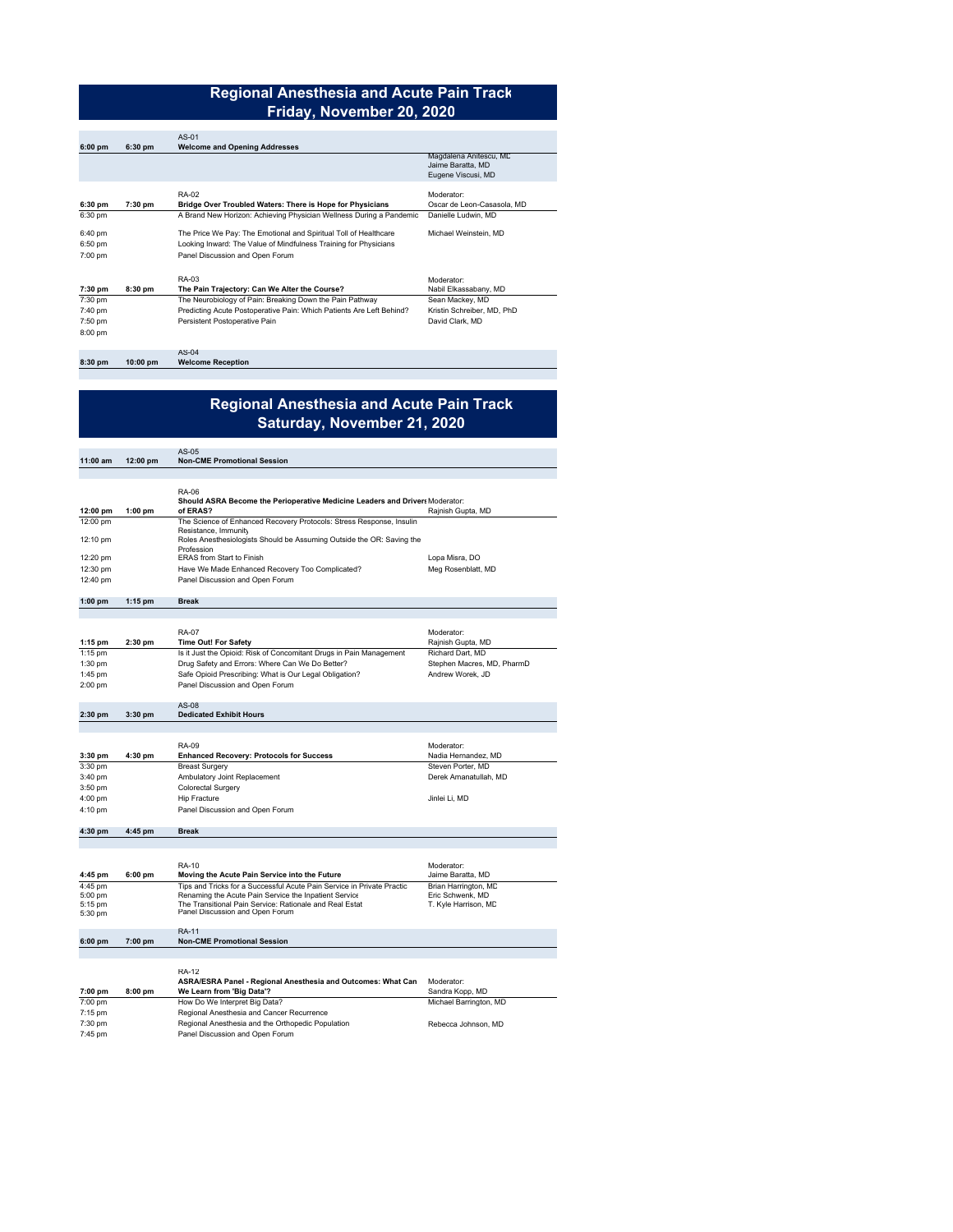| 8:00 pm | 8:15 pm   | <b>Break</b>                                   |
|---------|-----------|------------------------------------------------|
|         |           |                                                |
|         |           |                                                |
| 8:15 pm | $9:30$ pm | AS-13 Special Event<br><b>ASRA Dance Party</b> |

## **Regional Anesthesia and Acute Pain Track Sunday, November 22, 2020**

|            |                    | $AS-14$                                                             |                         |
|------------|--------------------|---------------------------------------------------------------------|-------------------------|
| $11:00$ am | $12:00 \text{ pm}$ | <b>Non-CME Promotional Session</b>                                  |                         |
|            |                    |                                                                     |                         |
|            |                    | RA-15                                                               | Moderator:              |
| 12:00 pm   | $1:00$ pm          | Regional Anesthesia: Thinking Outside the Blocks                    | Ban Tsui, MD            |
| 12:00 pm   |                    | Blocks in the EP Lab and Cardiac Surgery                            | Nadia Hernandez, MD     |
| 12:10 pm   |                    | Brachial Plexus Blocks for the AV Fistula: Does It Improve Outcome? | Christopher Robards, MD |
| 12:20 pm   |                    | RA in Unique Populations                                            | Steven Porter, MD       |
| 12:30 pm   |                    | <b>RA</b> in Rib Fractures                                          | Jinlei Li, MD           |
| 12:40 pm   |                    | Panel Discussion and Open Forum                                     |                         |
| $1:00$ pm  | $1:15$ pm          | <b>Break</b>                                                        |                         |
|            |                    |                                                                     |                         |

|           |           | RA-16                                                                                                     | Moderator:                 |
|-----------|-----------|-----------------------------------------------------------------------------------------------------------|----------------------------|
| $1:15$ pm | $2:30$ pm | Does ERAS Work for Every Patient? What About the Outliers?                                                | Jaime Baratta, MD          |
| $1:15$ pm |           | Special Considerations for Patients Undergoing Multiple Joint Revisions                                   | Derek Amanatullah, MD      |
| 1:30 pm   |           | Special Considerations for the Patient on Opioid Dependence Treatment                                     | Stephen Macres, MD, PharmD |
| 1:45 pm   |           | Special Considerations for the Patient with Chronic Pain Syndromes: CRPS Andrea Nicol, MD<br>Fibromyalgia |                            |
| 2:00 pm   |           | Panel Discussion and Open Forum                                                                           |                            |
|           |           | AS-17                                                                                                     |                            |
| $2:30$ pm | $3:30$ pm | <b>Dedicated Exhibit Hours</b>                                                                            |                            |
|           |           |                                                                                                           |                            |
|           |           |                                                                                                           |                            |
|           |           | <b>RA-18</b>                                                                                              |                            |
|           |           | Access and as Abell can are said Association to Bentenel Acceptance in Abeliantes                         |                            |

|           |         | Overcoming Challenges and Controversies in Regional Anesthesia                 | Moderator:             |
|-----------|---------|--------------------------------------------------------------------------------|------------------------|
| $3:30$ pm | 4:30 pm | and Acute Pain                                                                 | Sandra Kopp, MD        |
| $3:30$ pm |         | Etiology of Nerve Injury after Peripheral Nerve Blocks                         | Michael Barrington, MD |
| 3:40 pm   |         | Interpreting Electrodiagnostic Studies                                         | David Hardman, MD      |
| $3:50$ pm |         | Cannabinoids in Acute Pain: What is the Evidence?                              | Jeffrey Ciccone, MD    |
| $4:00$ pm |         | Do Peripheral Nerve Blocks Mask Compartment Syndrome in the Trauma<br>Patient? | Danielle Ludwin, MD    |
| $4:10$ pm |         | Panel Discussion and Open Forum                                                |                        |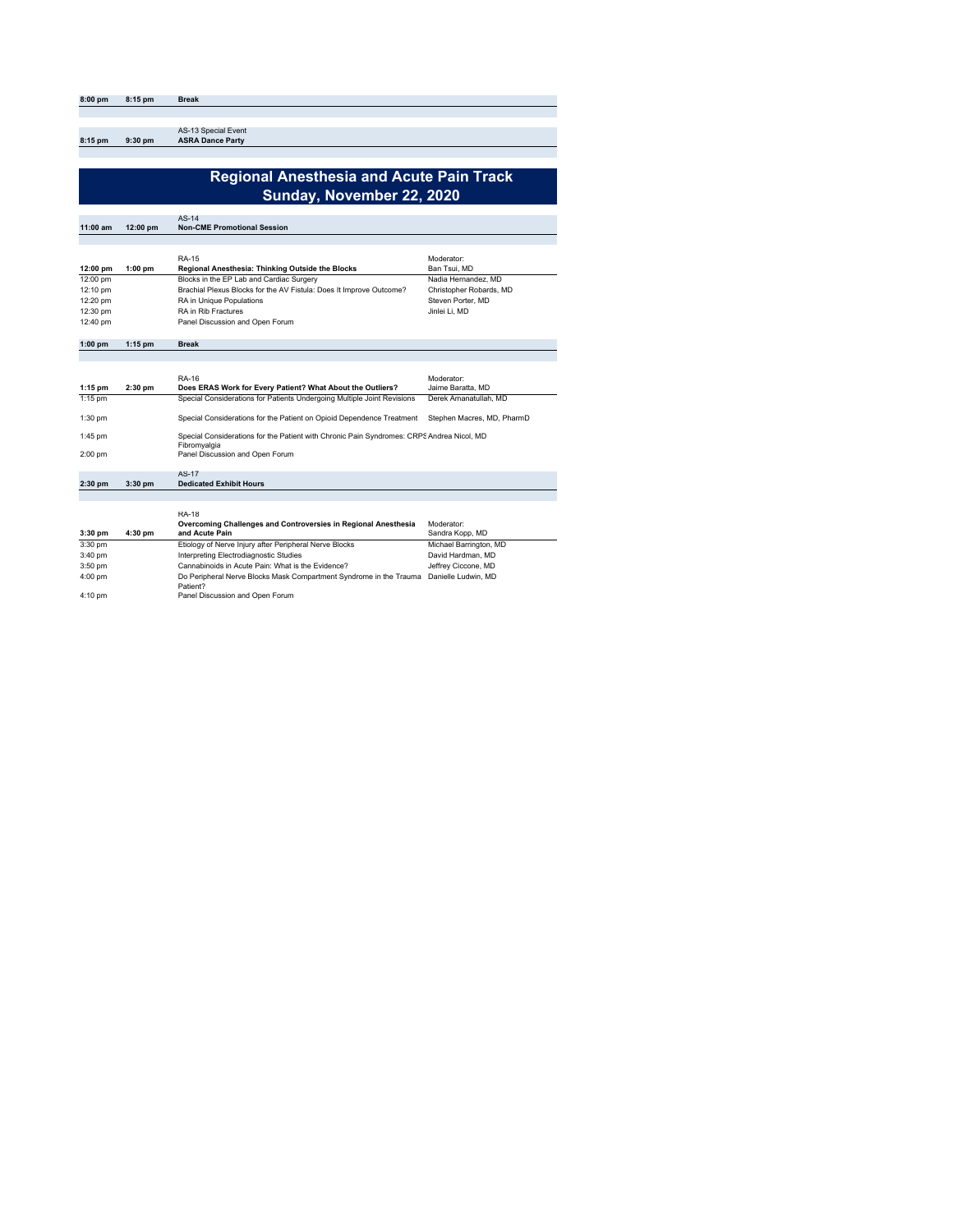#### **Interactive (Birds of a Feather) Friday, November 20, 2020**

|           |           | $AS-01$                                                                               |                             |
|-----------|-----------|---------------------------------------------------------------------------------------|-----------------------------|
| $6:00$ pm | $6:30$ pm | <b>Welcome and Opening Addresses</b>                                                  |                             |
|           |           |                                                                                       | Magdalena Anitescu, MD      |
|           |           |                                                                                       | Jaime Baratta, MD           |
|           |           |                                                                                       | Eugene Viscusi, MD          |
|           |           |                                                                                       |                             |
| 6:30 pm   | $7:30$ pm | $IA-02$                                                                               |                             |
|           |           | Tackling the Opioid Crisis: Implementation Strategies to Take                         | Moderator:                  |
|           |           | Home-Hospital Initiatives, Harm-Reduction Tools, and Beyond                           | Dalia Elmofty, MD           |
| 6:30 pm   |           | Hospital Initiative for Opioid Reduction                                              | Richard Rosenguist, MD      |
| 6:40 pm   |           | Harm-Reduction Tools                                                                  | Carlos Pino, MD             |
| 6:50 pm   |           | The Value of Pain Stewardship: Principles and Implementations                         | Max Eckmann, MD             |
| 7:00 pm   |           | FRAS Protocols: Friend or Foe                                                         | Nabil Elkassabany, MD, MSCE |
| 7:10 pm   |           | Panel Discussion and Open Forum                                                       |                             |
|           |           | $IA - 0.3$                                                                            |                             |
|           |           | 2020 Pandemic Reality-Future of Pain Medicine: Close                                  | Moderator:                  |
| 7:30 pm   | 8:30 pm   | <b>Collaborations Among Specialties</b>                                               | Kevin Vorenkamp, MD         |
|           |           | The Role of Chronic Pain Physicians in Creating Multispecialty Service                | Oscar DeLeon Casasola, MD   |
| 7:30 pm   |           | I ines                                                                                |                             |
|           |           | Collaboration, Not Competition: Pain Management Across Medical                        | Carlos Pino, MD             |
| 7:40 pm   |           | <b>Specialties</b>                                                                    |                             |
| 7:50 pm   |           | Small Independent Pain Practices or Big Corporations: Advantages and<br>Disadvantages | Kenneth Candido, MD         |
| 8:00 pm   |           | Optimal Chronic Pain Service: One Model Does Not Fit All                              | Amit Gulati, MD             |
| 8:10 pm   |           | Panel Discussion and Open Forum                                                       |                             |
|           |           |                                                                                       |                             |
|           |           | $AS-04$                                                                               |                             |
| 8:30 pm   | 10:00 pm  | <b>Welcome Reception</b>                                                              |                             |

## **Interactive (Birds of a Feather) Saturday, November 21, 2020**

|            |           | IA-05                                                           |                     |
|------------|-----------|-----------------------------------------------------------------|---------------------|
|            |           |                                                                 |                     |
| $11:00$ am | 12:00 pm  | <b>New Member Meet and Greet</b>                                |                     |
|            |           |                                                                 |                     |
|            |           |                                                                 |                     |
|            |           | $IA-06$                                                         |                     |
| 12:00 pm   | $1:00$ pm | <b>Advanced Fascial Plane Blocks: Interactive Demonstration</b> | Sree Kolli, MD      |
| 12:00 pm   |           |                                                                 | Ki-Jinn Chin        |
| 12:10 pm   |           |                                                                 | Hesham Elsharkawy   |
| 12:20 pm   |           |                                                                 | Nadia Hernandez, MD |
| 12:30 pm   |           |                                                                 | Hari Kalagara, MD   |
| 12:40 pm   |           |                                                                 |                     |
| 1:00nm     | $4.4E$ nm | <b>Draak</b>                                                    |                     |

#### **1:00 pm 1:15 pm Break**

|           |           | $IA-07$                                                        | Moderator:<br>Heather Jackson, PhD, APRN, FNP-<br>BC |
|-----------|-----------|----------------------------------------------------------------|------------------------------------------------------|
| $1:15$ pm | $2:30$ pm | Working Smarter, Not Harder Interactive Session                |                                                      |
| $1:15$ pm |           | <b>Managing Difficult Patients</b>                             | Amy Pearson, MD                                      |
| $1:25$ pm |           | Avoiding and Managing Burnout                                  | Tina Doshi, MD, MHS                                  |
| $1:35$ pm |           | Insurance Denials and Authorizations                           | Jennifer Grimmer, APN                                |
| $1:45$ pm |           | Value of the RN: A Critical Member of the Pain Management Team | Martha Bentlev-McLachlan, RN                         |
| $1:55$ pm |           | Panel Discussion and Open Forum                                |                                                      |

#### **2:30 pm 3:30 pm**  AS-08 **Dedicated Exhibit Hours**

|           |           | $IA-09$                                                                                                       | Moderator:            |
|-----------|-----------|---------------------------------------------------------------------------------------------------------------|-----------------------|
| $3:30$ pm | $4:30$ pm | <b>Managing Your Practice</b>                                                                                 | Jav Grider, MD        |
| 3:30 pm   |           | Overhead Costs: Understanding Drivers and Methods to Manage                                                   | Maged Guirguis, MD    |
| $3:40$ pm |           | The Future of an Economically Viable Academic Practice: Methods to<br>Succeed                                 | Rene Przkora, MD      |
| $3:50$ pm |           | Preauthorization: Methods to Ensure Success and Limit Staff Costs                                             | Matthew Popovich, PhD |
| $4:00$ pm |           | Ancillary Income: Research, Durable Medical Equipment Patents, and<br>Criteria for Approval of New Technology | Padma Gulur, MD       |
| $4:10$ pm |           | Panel Discussion and Open Forum                                                                               |                       |

**4:30 pm 4:45 pm Break**

|           |           | IA-10<br>Implantable Devices and Their Science: MRI Compatibility,                                   | Moderator:         |
|-----------|-----------|------------------------------------------------------------------------------------------------------|--------------------|
| 4:45 pm   | $6:00$ pm | Interference, and Long-Term Efficacy                                                                 | Maged Guirguis, MD |
| 4:45 pm   |           | MRI Compatibility and Implantable Devices                                                            | Timothy Deer, MD   |
| $5:00$ pm |           | Cybersecurity: Electronic Interference With Implantable Pain Management Shalini Shah, MD<br>Devices  |                    |
| $5:15$ pm |           | Neuromodulation and Treatment of Addiction and Affective Disorder: Is It Todd Sitzman, MD<br>Real?   |                    |
| 5:30 pm   |           | Loss of Efficacy of Neuromodulation Devices: Why, When, and How Can Sam Eldabe, MD<br>We Predict It? |                    |
| 5:45 pm   |           | Panel Discussion and Open Forum                                                                      |                    |
|           |           | .                                                                                                    |                    |

#### **6:00 pm 7:00 pm**  IA-11 **Resident/Fellow Meet and Greet**

**7:00 pm 8:00 pm**  IA-12 **Those Are My Mistakes; How Will You Avoid Them? Risk Mitigation and Complications Management for the Interventional Pain Practitioner** and Complications Management for the Interventional Pain<br>
Practitioner Monoio Senzon, MD<br>
In a roundtable format, faculty will describe quick case vignettes that they May Chin, MD<br>
encountered in their careers that were ch May Chin, MD Marc Huntoon, MD Carlos Pino, MD

#### **8:00 PM 8:15 PM Break**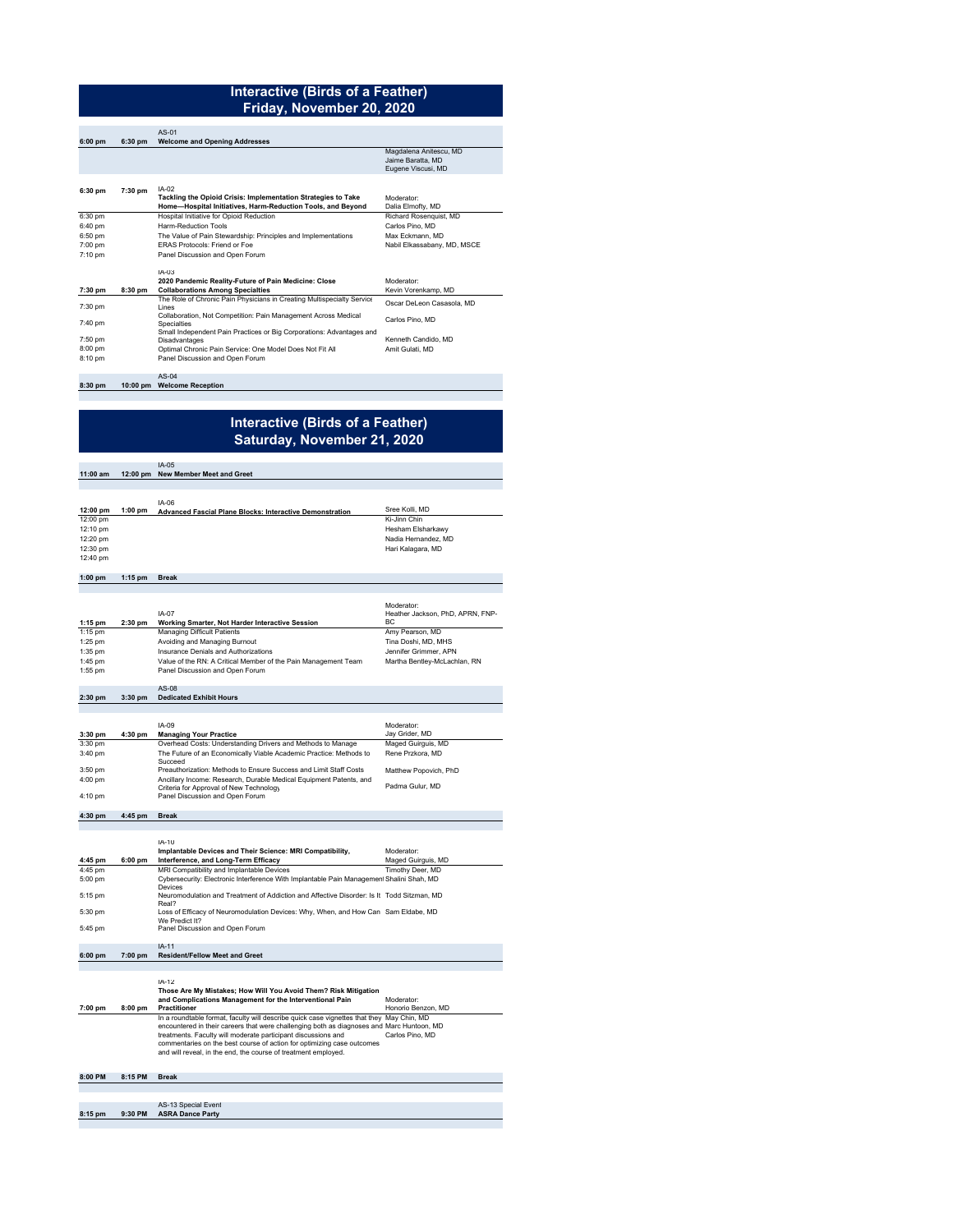#### **Interactive (Birds of a Feather) Sunday, November 22, 2020**

|            |           | $IA-14$                                                                 |                             |
|------------|-----------|-------------------------------------------------------------------------|-----------------------------|
| $11:00$ am |           | 12:00 pm PA/NP/Nursing Meet and Greet                                   |                             |
|            |           |                                                                         |                             |
|            |           |                                                                         |                             |
|            |           | $IA-15$                                                                 |                             |
|            |           | Postoperative Surgical Complications Management: Wound                  |                             |
|            |           | Healing, Granulomas, Hygromas, Antibiotics, Troubleshooting,            | I ead:                      |
| 12:00 pm   | $1:00$ pm | <b>Suture Types, and Suturing Techniques</b>                            | Salim Hayek, MD, PhD        |
|            |           | Station 1: Wound Dehiscence, Hygroma, and Seroma Hands-On               |                             |
|            |           | Approach                                                                |                             |
|            |           |                                                                         | Sam Eldabe, MD              |
|            |           | Station 2: Antibiotic Coverage for Surgical Procedures-Practical Points |                             |
|            |           | Station 3: Suture Types, Sizes, and Properties                          | Kenneth Candido, MD         |
|            |           |                                                                         |                             |
| $1:00$ pm  | $1:15$ pm | <b>Break</b>                                                            |                             |
|            |           |                                                                         |                             |
|            |           |                                                                         |                             |
|            |           | IA-16                                                                   |                             |
|            |           | Alternative/Complementary Medicine, Nutrition/Wellness, and             | I ead:                      |
| $1:15$ pm  | $2:30$ pm | Acupuncture                                                             | Anna Woodbury, MD, CAc      |
|            |           | Station 1: Alternative/Complementary-Dietary Supplements                | Alane Costanzo, MD          |
|            |           | Station 2: Nutrition/Wellness-Aromatherapy                              | Amy Pearson, MD             |
|            |           |                                                                         |                             |
|            |           | Station 3: Acupuncture-Basic Concepts                                   | Dan Dirzu, MD               |
|            |           |                                                                         |                             |
|            |           | AS-17                                                                   |                             |
| $2:30$ pm  | $3:30$ pm | <b>Dedicated Exhibit Hours</b>                                          |                             |
|            |           |                                                                         |                             |
|            |           |                                                                         |                             |
|            |           | $IA-18$                                                                 | Moderator:                  |
| $3:30$ pm  | 4:30 pm   | RAPM Data Blast: A Year in Review                                       | Brian Sites, MD             |
|            |           | Don't miss the experts' discuss the most important papers from the past | Colin McCartney, MBChB, PhD |
|            |           | vear!                                                                   |                             |

Anahi Perlas, MD

Anahi Perlas, MD<br>Eric Schwenk, MD